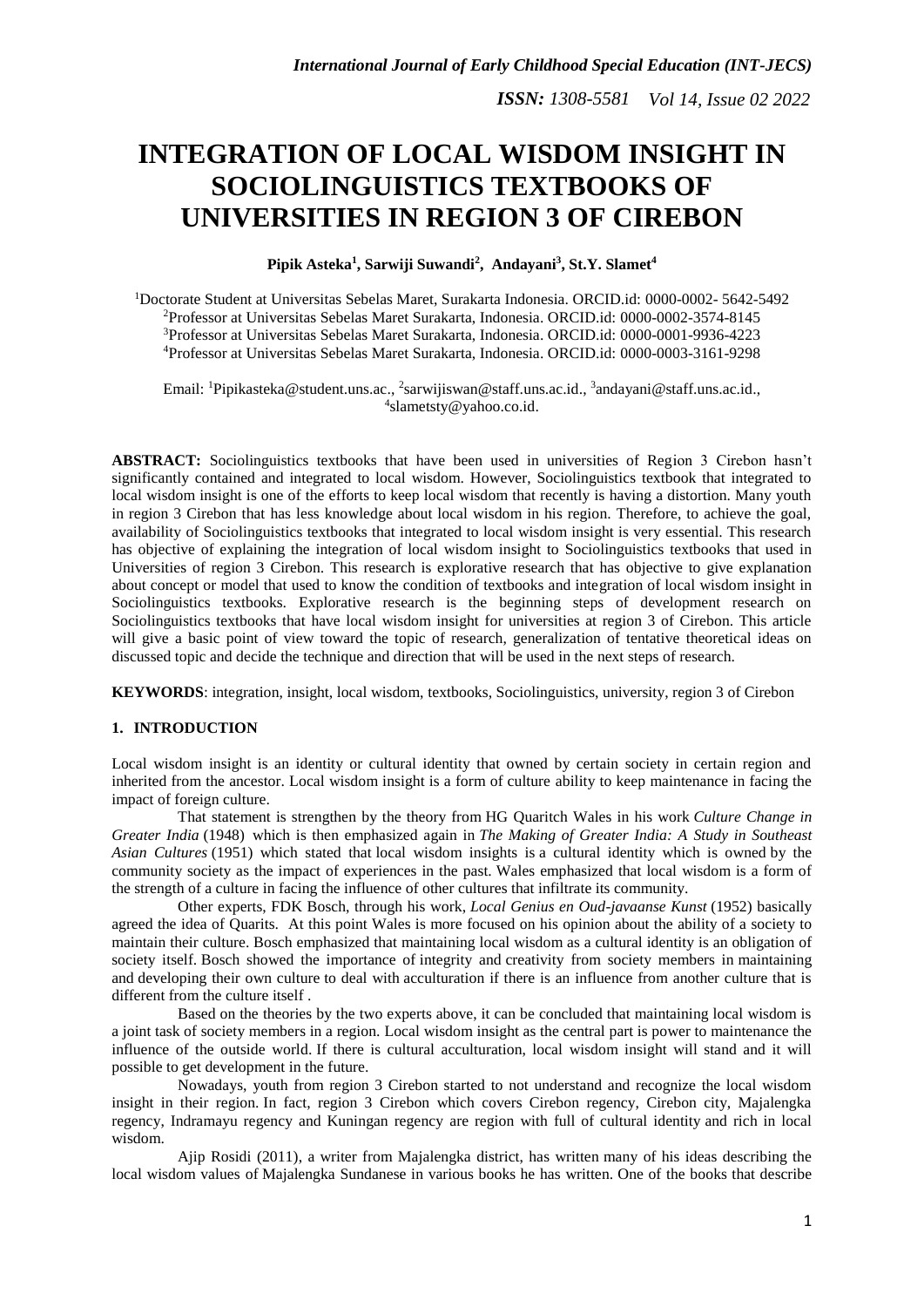#### *International Journal of Early Childhood Special Education (INT-JECS)*

*ISSN: 1308-5581 Vol 14, Issue 02 2022*

local wisdom Sunda from Ajip Rosidi is a collection of short story *Dua Orang Dukun dan Cerita Pendek Sunda Lainnya* that represent reflect of local wisdom insight in Sundanese environment in the form of attitudes, perspective, identities and capabilities of Sundanese.

Various efforts must be done in order youth does not lose their identity and local wisdom identity of their origin. The integration of local wisdom insight into Sociolinguistics textbooks is one of the efforts to make youth, in this case is university students of Region 3 Cirebon, recognizing, understanding and loving the local wisdom insight of their origin so they can avoid cultural degradation that affected the value fading of local wisdom insight.

Sociolinguistics is a field of science that makes society and everything in it as the focus of study. Language, society and culture are inseparable entities. This is strengthened by statement from Sizler (1990), he stated that language and culture are two bound phenomena, like two conjoined twins, or a coin which on the one hand is a language system and the other is a cultural system, it means what is seen in culture will be reflected in language, or vice versa.

Also Pride and Holmes (1972) stated that between language and culture can not be separated. They formulated Sociolinguistics in a simple way as the study of language as part of culture and society. It can be stated that language is part of culture (*language in culture)* and language is not something that stands alone (l*anguage and culture*).

Fishman (1972) stated the terms Sociolinguistics into Sociology of Language which means that the Sociolinguistics is the study of the language characteristics and various variations language, as well as the correlation between discussing speaker with the characteristics and functions in a language community.

The theories from the experts above basically explain two things that become the focus of their studies; language and social dimensions. Sociolinguistics highlights the whole problem associated to social organization of language speaker, not only language use, but also language attitudes, behavior towards language and language users.

Based on the theories above, integration of local wisdom insight into Sociolinguistics textbooks in university level can be done because textbooks are learning media used by lecturers and students to acieve the learning competencies which consisting of not only cognitive competence, but also affective and psychomotor competencies. The topic material of local wisdom insight in textbooks can be integrated into course learning outcomes, indicators of learning competency outcome and final expected outcome to be achieved by students after experiencing Sociolinguistics courses.

Textbooks according to Tomlinson & Mashuhara (2004: 22-25) is the preparation stage in the form of collection and selection of text and stage of development, covers the exploration material activities, responding to the early ability of students, developing and responding input, including the task and exercise.

Sociolinguistics textbooks that have been used in universities at Region 3 of Cirebon has not significantly contained and integrated to local wisdom insight. In fact, Sociolinguistics textbooks which integrated to local wisdom insight are one of the efforts to maintain local wisdom which is currently having a degradation phase. Many youth in region 3 of Cirebon don't know the local wisdom insight in their region. Therefore, to achieve this goal, the availability of Sociolinguistics textbooks which integrated to local wisdom insight is essential. This research has objective of explaining the integration of local wisdom insight into the Sociolinguistics textbooks that used in universities at region 3 of Cirebon.

#### **2. RESEARCH METHODOLOGY**

This research is explorative research, which aimed to provide an explanation about a concept or model used in determining the condition of textbooks and the integration of local wisdom insight into Sociolinguistics textbooks. Explorative research is early stage from research stage of developing Sociolinguistics textbooks with local wisdom insight at universities in region 3 of Cirebon. This article will provide a basic overview of research topics , generalize [theoretical](https://translate.google.com/translate?hl=en&prev=_t&sl=id&tl=en&u=https://id.wikipedia.org/wiki/Teori) [ideas](https://translate.google.com/translate?hl=en&prev=_t&sl=id&tl=en&u=https://id.wikipedia.org/wiki/Teori) that are still [tentative](https://translate.google.com/translate?hl=en&prev=_t&sl=id&tl=en&u=https://id.wikipedia.org/w/index.php%3Ftitle%3DTentatif%26action%3Dedit%26redlink%3D1) on the topics discussed, and determine the [techniques](https://translate.google.com/translate?hl=en&prev=_t&sl=id&tl=en&u=https://id.wikipedia.org/wiki/Teknik) and directions that will be used in the next stage of research.

The *preliminary investigation* was carried out to analyze *need assessment*. The research method used at this exploration stage is a qualitative descriptive method. The objectives at the exploration stage are (a) to examine the existence and quality of Sociolinguistics textbooks that have been used so far; (b) assessing needs level of lecturers and students for Sociolinguistics textbooks with local wisdom insight; (c) compile the planning *(product specification)* of the Sociolinguistics textbooks with local wisdom insight . The main information that will be explored at this stage is to find out the importance of developing Sociolinguistics textbooks with local wisdom insight.

The exploration stage in this research needs the required data sources are as follow: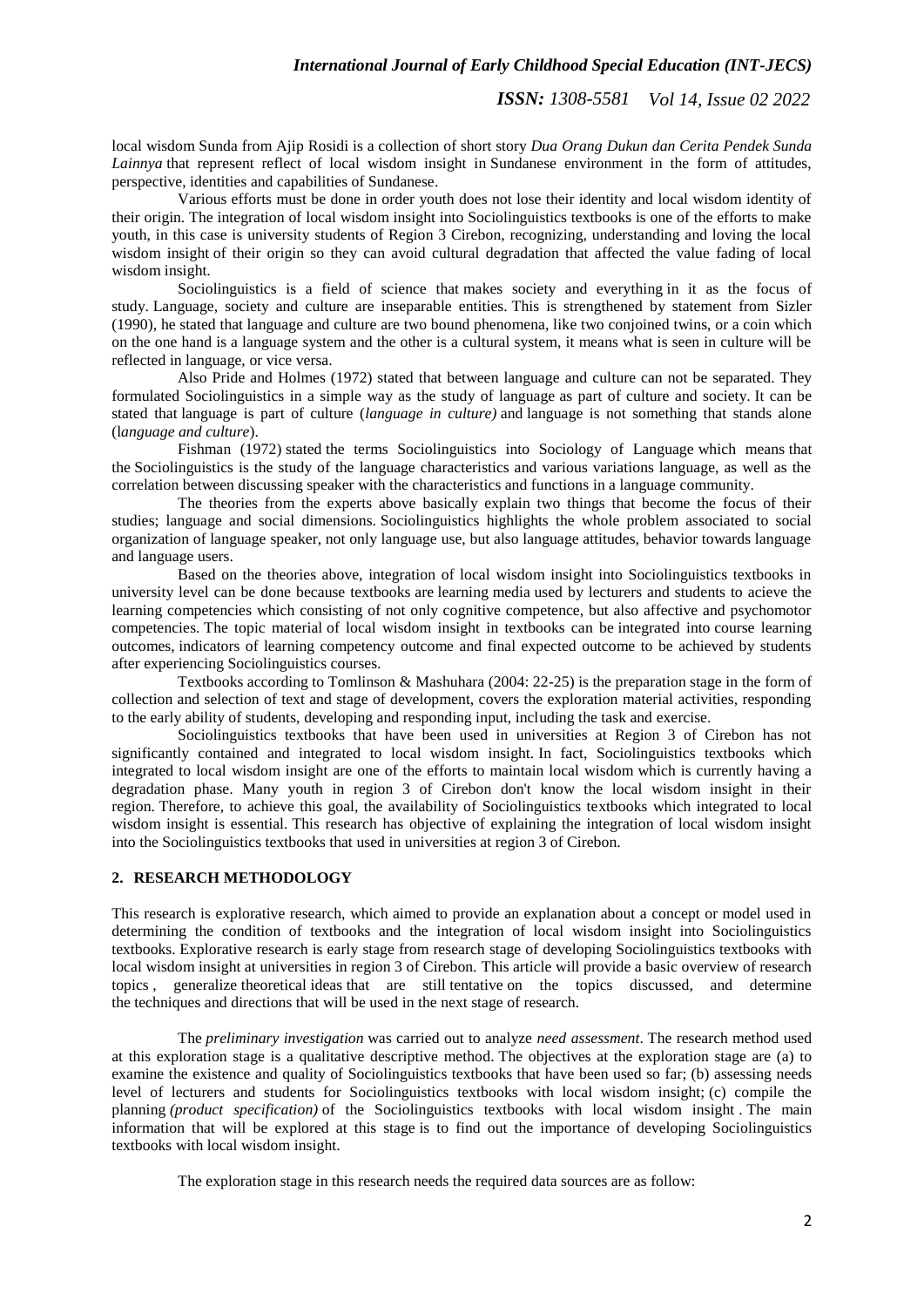- a. Research subjects, consisting of authors or developers of Sociolinguistics textbooks (*authors),* research collaborators, which covers: lecturers of Sociolinguistics courses at universities of Region III Cirebon: (1) Universitas Majalengka; (2) IAIN Syekh Nurjati Cirebon; ( 3 )Universitas Swaday Gunung Djati ; ( 4 ) Universitas Wiralodra Indramayu; ( 5 ) STKIP NU Indramayu, ( 6 ) Universitas Kuningan, stake holders, students of Sociolinguistics courses at university of Region 3 Cirebon.
- b. Events, every situation in the field that will be observed and related to the lecturing process of Sociolinguistics courses to university students at Region 3 Cirebon and other conditions that provide the information in this research, especially those related to Sociolinguistics textbooks with local wisdom insight.
- c. Documents, in the form of Sociolinguistics textbooks that have been used at univeristies of Region 3 Cirebon,teaching materials, learning media, evaluation tools, Semester Learning Plans (RPS), and other relevant documents to the implementation of Sociolinguistics courses.

The data collection technique used in this research based on to the concept of Cohen, *et.al*. (2000:271) regarding to the steps of data collection, cover *in-* depth *interview* , observation, that carried out in a planned and controlled manner *(structured or controlled observation),* document analysis, that done by analyzing, discussing, and reviewing documents that associated to research.

#### **3. FINDING AND DISCUSSION**

#### **Condition of Sociolinguistic Textbook with Local Wisdom Insights at universities of Region 3 Cirebon**

Research at the exploration stage is carried out to collect information and seek an input through direct observation and in-depth interviews. The condition of the Sociolinguistics textbook was observed based on the Field Notes Document Analysis Results (CLHAD) and the Field Notes of Interview Results (CLHW). The information collected is used as a basic and input in designing the initial draft of Sociolinguistics textbook. At this exploration stage, there were found six titles of Sociolinguistics textbooks that were used by lecturers and students in Sociolinguistics courses at universities of region 3 Cirebon. Those six textbooks are : Sosiolinguistik perkenalan awal written by Abdul Chaer and Leoni Agustina [10] ; buku Sosiolinguistik written by Prof. Dr. Sumarsono, M.Ed [11] .; Buku Sosiolinguistik (Sajian, Tujuan, Pendekatan, dan Problem-Problemnya), written by Prof Abdul Syukur Ibrahim; Sosiolinguistik (Suatu Pendekatan Pembelajaran Bahasa dalam Masyarakat Multikultural), written by Fathur Rokhman; *An Introduction to Sociolinguistics*, written by Janet Holmes ; and *An Introduction to Sociolinguistics-Fifth Edition*, written by Ronald Wardhaugh.

Based on the answers from questionnaire on the need analysis of Sociolinguistics textbooks to university students of region III Cirebon, some students said that the material in the Sociolinguistics textbook that have been used was difficult to understand due to the difficult language to understand and there were no examples of case studies that correlated to their origin. In addition, the material in the Sociolinguistics textbook that is used is mostly on Sociolinguistic theories with case study examples by bringing up specific areas such as Java and Bali, while case studies for other regions in Indonesia are rarely presented. The most answers of students on the results of the questionnaire stated that the Sociolinguistics textbook that have been used contained less local wisdom insight. Therefore, almost all of students agree that Sociolinguistics textbooks in university should be enriched with local wisdom insight as an effort to make students get to know and love their own culture.

The general point of view from the student's real condition is a very meaningful input in designing a prototype of Sociolinguistics textbook with local wisdom insight. The prototype that will be compiled is expected to be a better than the previous Sociolinguistics textbook, more interesting, more complete theories and case studies with local wisdom insight, and encourage students' motivation to understand Sociolinguistics material that integrated to local wisdom insight as basis of Indonesian culture as a multicultural country. This data is obtained from the results of the Field Notes Document Analysis Results (CLHAD) toward Sociolinguistics textbook used in universities at Region III of Cirebon that consting of Universitas Majalengka (UNMA), Universitas Swadaya Gunung Jati Cirebon (UGJ), IAIN Syekh Nurjati Cirebon, Universitas Kuningan, Universitas Wiralodra and STKIP NU Indramayu.

#### **Lecturers and Students Needs toward Sociolinguistic Textbooks with Local Wisdom Insights**

The needs analysis is the key factor that underlies the creation of proper textbooks. Therefore, the content must be appropriate to the needs of lecturers and students. The study on the analysis of the needs of lecturers in the initial stage of research (exploration) was carried out by distributing questionnaires and online interviews to six lecturers, from six different locations and different times; lecturers from Universitas Majalengka, Universitas Swadaya Gunung Jati, Universitas Wiralodra, Universitas Kuningan, IAIN Syekh Nurjati Cirebon, and STKIP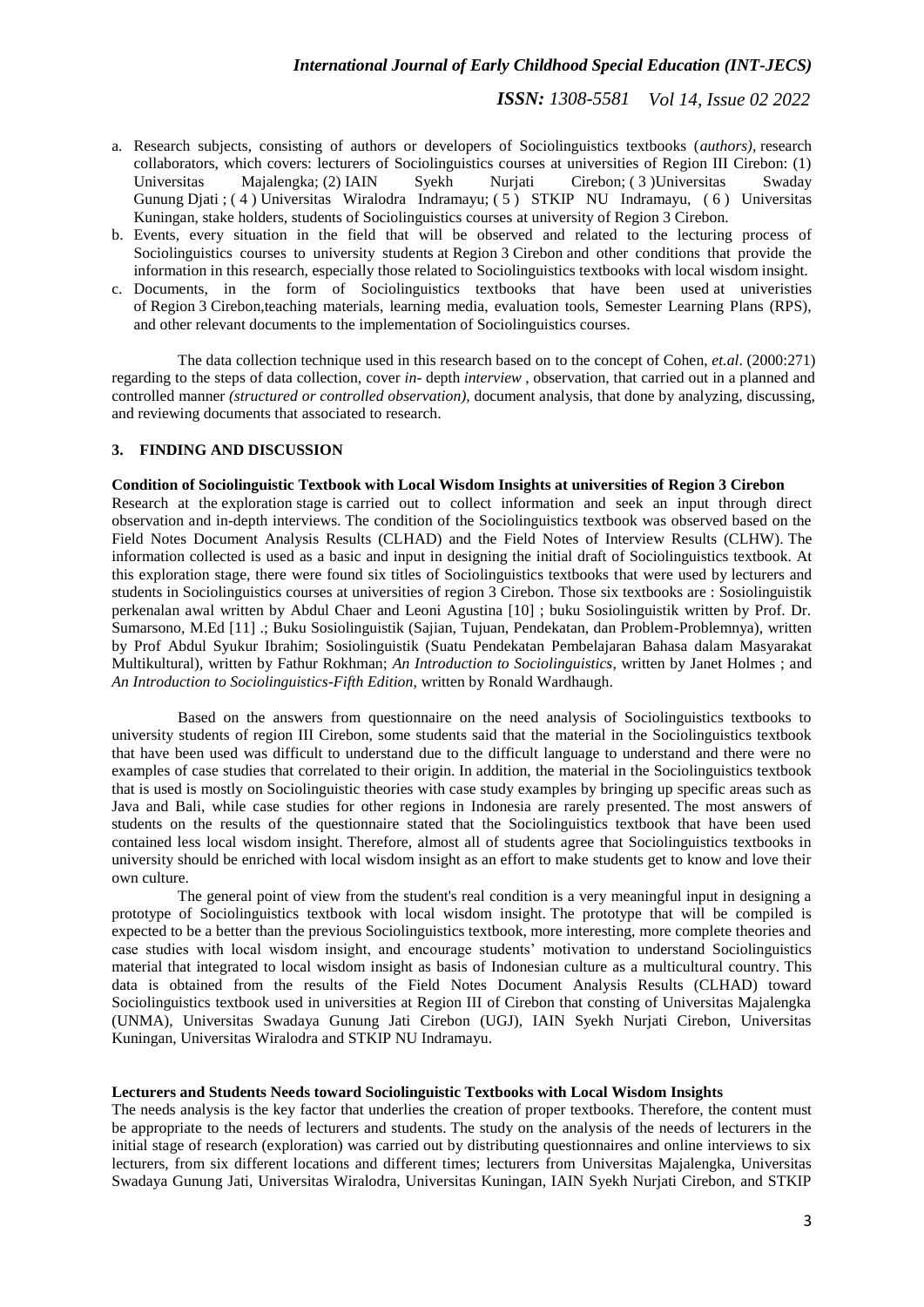NU Indramayu.. The selected informants are lecturers of Sociolinguistics courses as their respective universities who have experiences in teaching Sociolinguistics courses to students.

The needs analysis begin with literature studies and field studies. This is done to determine the needs of textbooks which cover: (1) the needs of textbooks with lecturer as informants; (2) the needs for textbooks with student as informants; (3) description of the findings of the needs for textbooks.

#### **1) Lecturers' Needs Analysis**

The issue and needs of the lecturers regarding to Sociolinguistics textbook were found based on the document analysis of textbooks and interviews. Results of Field Notes from Document Analysis (CLHAD) and Field Notes of Interview Result (CLHW) found issues faced by lecturers in implementing Sociolinguistics textbooks in the teaching and learning process in class. Based on the identification of needs with informants (lecturers D, H, I, J, F, and S), there was collected information about the textbooks desired by the lecturers:

*First,* based on Field Notes of Interview Result (CLHW) the use of Sociolinguistics textbooks that have been used at Universitas Majalengka is considered to be less than optimal, apart from not containing an evaluation that correlated to instructional objectives of teaching of Sociolinguistics courses, these books do not find local wisdom insight that can be integrated in the daily life of students. Textbooks that used in university must be equipped with components that appropriate to Semester Learning Plan (RPS) such as Graduate Learning Outcomes (CPL), Course Learning Outcomes (CPMK), Course Description, Material, Evaluation, Assessment Criteria and lecture reflections. The evaluation that is carried out at the end of the lecture can be used as a tool to measure the outcome of Sociolinguistics competencies. However, not all of these components are contained in textbooks that have been used at Universitas Majalengka (CLHAD).

One of the ways that used by Sociolinguistics lecturers at Universitas Majalengka in integrating local wisdom insight into teaching is by carrying out field practicums with students and as much as possible the place is not too far from the campus. Lecturer D hopes that there will be a Sociolinguistics textbook with local wisdom insight so the students love and maintain local wisdom in the region where they live. In addition, the Sociolinguistics textbook also integrates to course outcomes and uses popular language that makes it easier to understand.

*Second,* based on Field Notes of Interview Result (CLHW), the use of Sociolinguistics textbooks that have been used at Universitas Gunung Jati Swadaya (UGJ), lecturer H as a lecturer in the Sociolinguistics course is always looking for books that can be adjusted to the Semester Learning Plan (RPS), but so far there is not found Sociolinguistics textbooks that complete and appropriate to RPS used. Lecturer H used several books to adjust the CPL in the RPS with the material in the textbook. Most of the Sociolinguistics textbooks used do not contain a textbook component. Moreover, lecturer H stated that Sociolinguistics textbook that has been used so far has not been effective in teaching Sociolinguistics courses to students since it is considered incomplete.

The integration of Sociolinguistic material with local wisdom insight was carried out by lecturer H by carrying out Sociolinguistic research by going into the field directly witnessing Sociolinguistic phenomena that is occuring in society. Lecturer H hopes that there will be a Sociolinguistic textbook with local wisdom insight because this textbook has never been found (CLHAD). The existence of textbooks with local wisdom insight, it is expected that it can encourage a sense of pride of students for their local wisdom and that local wisdom is integrated with the local wisdom of the region where students live. Also, basically all courses must be correlated to local wisdom to encourage a sense of pride in the region because there are many moral values that can be found in the local wisdom of Idnonesian (CLHW).

*Third*, based on Field Notes of Interview Result (CLHW), the use of Sociolinguistics textbooks that have been used at IAIN Syekh Nurjati Cirebon contain less local wisdom insight and is has not integrated with the RPS used in the learning process. Lecturer I assessed that only one Sociolinguistics textbook contains few local wisdom insight, Sosiolinguistik written by Prof. Dr. Sumarsono and the book is used as the primary reference textbook. However, this book only explains the local wisdom of the language phenomenon by describing the results of research on local languages (CLHAD).

Another primary reference book used at IAIN Syekh Nurjati Cirebon is *An* Introduction *to Sociolinguistics* written by Janet Holmes. The material on local wisdom insight in this book does not contain a dynamic local wisdom context and can adapt to the latest culture in students' daily life. Because the material in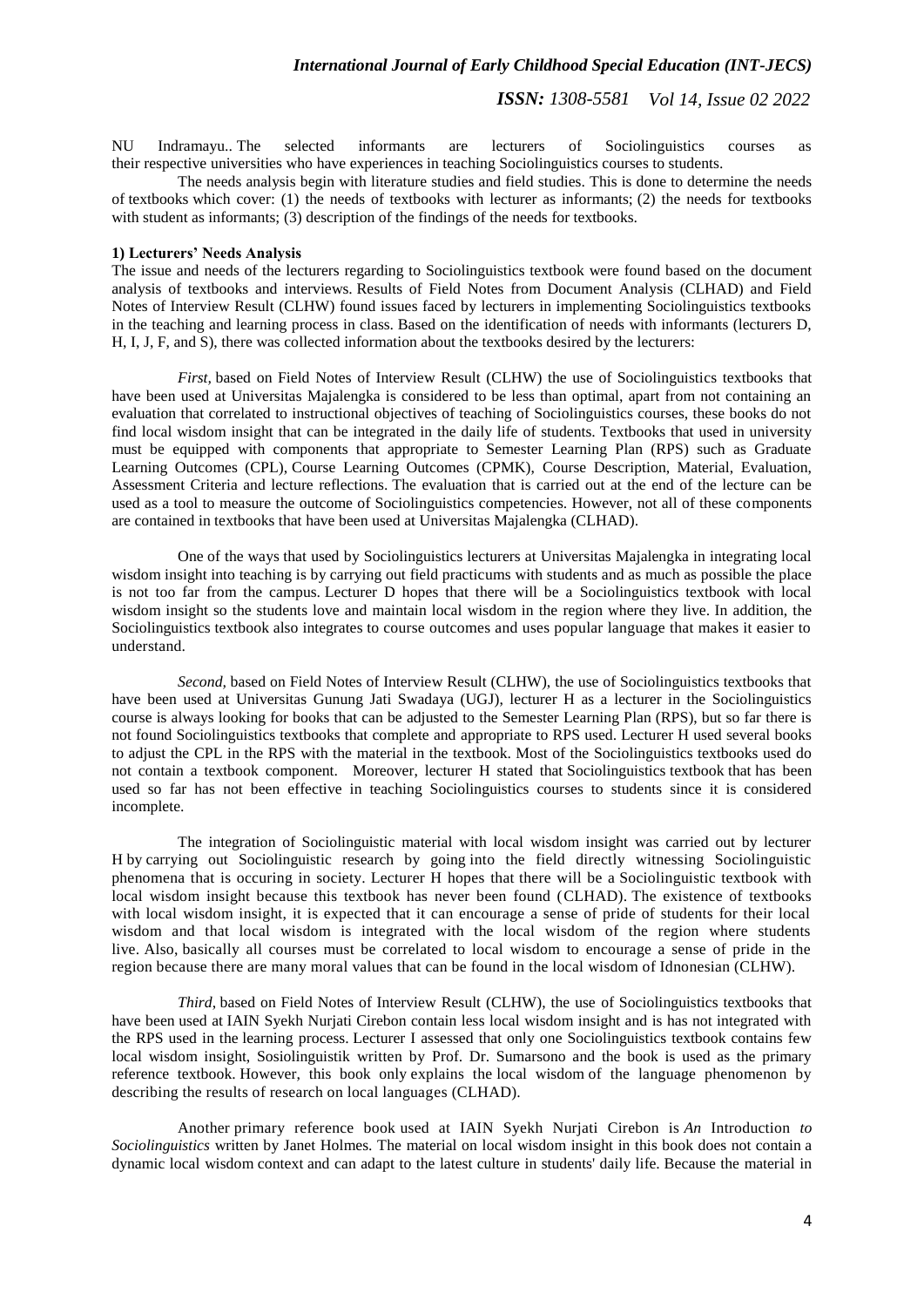#### *International Journal of Early Childhood Special Education (INT-JECS)*

*ISSN: 1308-5581 Vol 14, Issue 02 2022*

this book is Sociolinguistics materials that strengthen the Sociolinguistic theories by providing case studies of language symptoms in society based on the results of the author's research (CLHAD).

*Fourth,* based on Field Notes of Interview Result (CLHW), the use of Sociolinguistics textbooks that have been used at Universitas Kuningan is book from Sociolinguistics experts. The primary textbooks used by lecturer J are *An Introduction to Sociolinguistics-Fifth Edition*, written by Ronald Wardhaugh, Buku *Sosiolinguistik perkenalan awal*, written by Abdul Chaer dan Leoni Agustina. Also another refenrence book from: *Sosiolinguistik (Suatu Pendekatan Pembelajaran Bahasa dalam Masyarakat Multikultural)*, written by Fathur Rokhman. From those three books, lecturer J has not found Sociolinguistic textbooks with local wisdom insight, only one book, the book from Fathur Rokhman which leads to local wisdom insight, even though local wisdom is in a multicultural perspective (CLHAD). Thus, lecturer J found it difficult to integrate local wisdom insights into Sociolinguistics teaching with the daily life of students. The integration of local wisdom insight into students was carried out by lecturer J by taking students to border areas to carry out sociolinguistic research activities. Based on this, the lecturer J expects development of textboo of Sociolinguistics based on local wisdom because it is important to do for supporting the teaching process.

*Fifth,* based on Field Notes of Interview Result (CLHW) the use of Sociolinguistics textbooks that have been used at Universitas Wiralodra, it is found that the primary textbooks that have been used so far is *Sosiolinguistik perkenalan awal*, written by Abdul Chaer and Leoni Agustina. Lecturer S has found it difficult with textbooks used on the university, because with the limited level of students' abilities in achieving Sociolinguistics competences, not all students understand Sociolinguistics theorie easily. Also, the textbooks used less contain Indonesian local wisdom insight, only a few regions are used as case studies with their unique language. Other regions in Indonesia with their uniqueness of local wisdom insight have not been discovered by this Sociolinguistic textbook. The development of Sociolinguistics textbooks with local wisdom insight is essential since Sociolinguistics courses should have varied textbooks and that textbooks must appropriate to the criteria for Graduate Learning Outcomes (CPL) in RPS.

*Sixth*, based on Field Notes of Interview Result (CLHW) the use of Sociolinguistics textbooks that have been used in STKIP NU Indramayu, data is found that primary thatbook that used so far are buku Sosiolinguistik written by Prof. Dr. Sumarsono, M.Ed. and Buku Sosiolinguistik perkenalan awal, written by Abdul Chaer and Leoni Agustina as additional reference book. Lecturer F as a Sociolinguictics lecturer chooses textbooks that will be used based on content analysis, needs analysis, and target outcome of the courses. Based on this aspect, two reference books were collected as a comparison and enrichment of student literacy on Sociolinguistics. In addition, for the final project is given in the form of scientific work on Sociolinguistic studies, lecturer J assigns students to enrich references through national and international reputable journals regarding Sociolinguistics studies. The sociolinguistic teaching theories obtained by students are considered effective by using the textbook and developed through field practice as a fact test (CLHW).

The integration of student courses with local wisdom insight in the university is carried out by combining theoretical concepts from reference books that have been determined as a theoretical basis theory and applied in the surrounding society by assigning lectures through research and society service based on local wisdom. However, textbook that has been used contain less local wisdom insight (CLHAD). Therefore, local wisdom insight that contained in textbook of Sociolinguistics need to be developed based on the study of the needs of learning outcome that expected to be a real experience of the students when they socialize in the society as well as the preservation of wisdom local as national identity (CLHW).

#### **2) Students' Needs Analysis**

Based on the results of distributed questionnaires to students of Indonesian Language and Literature Study Program at universities of Region 3 Cirebon, who join Sociolinguistics courses regarding to students' perceptions of the implementation of Sociolinguistics courses taught in universities. Students' answers to the questionnaire were very varied, but it can be concluded that in general, Sociolinguistics courses really need to be taught in universities because students can get many benefits, not only scientifically, but practical knowledge that can be directly applied to the daily activities. Morever, Sociolinguistics course is a fun subject because there are many new things that can be learned, especially in the field of Sociology and Linguistics, knowing origin of language rules that grow in society and can be related to linguistic factors in the society around the region where student lives. Some students gave answers such as when they join Sociolinguistics courses; they felt they were given a more open perspective of knowledge, especially regarding the languages and cultures in Indonesia.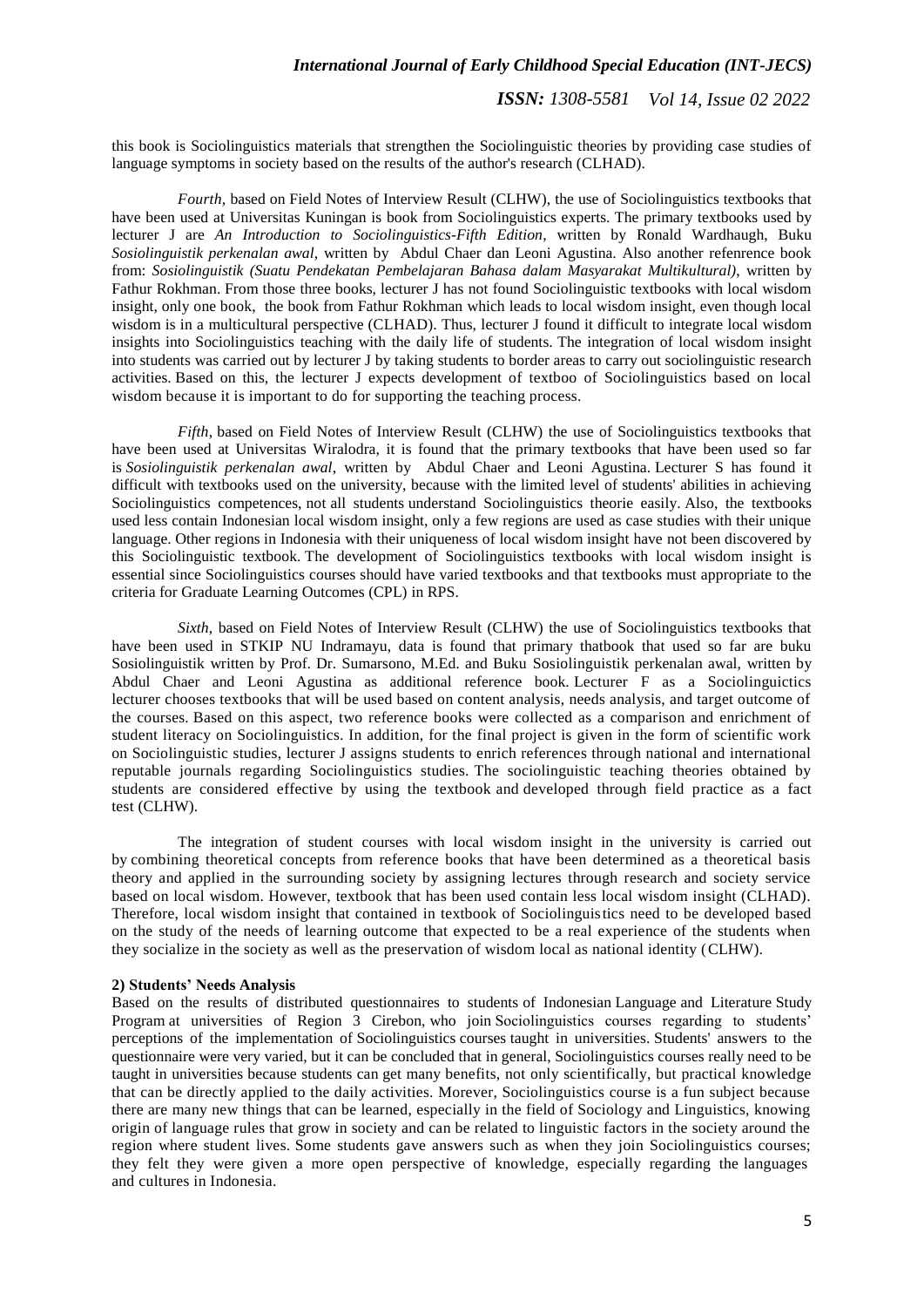#### *International Journal of Early Childhood Special Education (INT-JECS)*

*ISSN: 1308-5581 Vol 14, Issue 02 2022*

Regarding to students' perceptions on the needs for Sociolinguistics textbooks, the results show that all students consider the need for Sociolinguistics textbooks with local wisdom insight to make them have a better understanding on the use of language in their own environment and can improve knowledge about social interactions with local wisdom insight. In addition, local wisdom insight in textbooks is considered very interesting because understanding language means understanding cultural and local wisdom insight. Therefore to grow the feeling love toward their own culture, there should be an introduction to these local wisdom insights. The development of Sociolinguistics textbooks will make it easier for students to know and understand all things about local wisdom insights that are relevant to the theories in textbooks.

The results of the students' questionnaire were strengthened by interviews to get further information what the students had conveyed in the questionnaire. Questionnaires are distributed to measure students' perceptions of the implementation of Sociolinguistics courses and textbooks that have been used so far. The 16 questionnaires distributed for each university, students are selected based on the criteria of activeness, diligence and responsiveness; these students are in  $5<sup>th</sup>$  and  $6<sup>th</sup>$  semester (odd and even 2019-2020) academic year). The questionnaire contains 8 questions regarding to students' perceptions of Sociolinguistics courses, textbooks that have been used and their effectiveness levels, integration of course materials with local wisdom-based assignments, and about the required Sociolinguistics textbooks.

One of the results from distribution of student perception questionnaires on the implementation of Sociolinguistics course and the textbooks that have been used, almost all of students stated that Sociolinguistics courses needed to be taught using Sociolinguistics textbooks with local wisdom insight so that the material in the book could be integrated with the environment where students live.

#### **Planning** *(Product Specification***) of Sociolinguistic Textbooks that Integrated to Local Wisdom Insight**

Planning creation *(product specification) of* Sociolinguistics textbook with local wisdom insight seek the main information of finding the importance of developing Sociolinguistics textbook with local wisdom insight.

Sociolinguistics textbooks that integrated to local wisdom insight is developed to fulfill the needs of students in acquire knowledge of the theory from courses they join. Textbooks also help lecturers to transfer knowledge to students easier. Textbooks that are compiled must be considered to various aspects, one of them is the aspect of distance proximity to the environment where student lives. Material integration of local wisdom insight in the Sociolinguistics textbook of universities in region 3 Cirebon based on contextuality, which means the selection of teaching materials should be close to life of students. Contextualization of learning is carried out by linking the materials studied with the situations and conditions in the local environment. This is in line with the statement of Sudikan (2016: 4) that literature with a local identity can form a pillar and a cultural image of a nation.

Textbooks that will be developed is Sociolinguistics textbook with local wisdom insight and integrated into teaching materials of Sociolinguistics by adjusting outcome Learning Graduate of Indonesian Language and Literature Department, Indicators of Competence and Learning Outcome of Course in Semester Lesson Plan (RPS) Indonesian National Qualification Framework (KKNI) of Sociolinguistics that used in universities of region 3 Cirebon . Several appropriate materials of each meeting arranged in the Semester Learning Plan (RPS) will integrate to local wisdom insight in Indonesia in general and local wisdom insight of region 3 Cirebon in particular as the nearest environment where students come from, therefore it is expected that through the development of this textbook, the acquisition of knowledge by students from local wisdom insight and Sociolinguistics learning competencies will improve significantly.

Here is the draft plan of Semester Lesson Plan (RPS) Integrated to Local Wisdom and used as a reference in the preparation of Sociolinguistics textbooks Prototype with local wisdom insight:

### **Semester lesson plan of Sociolinguistics**

## **Graduate learning outcome ( outcome of learning course)**

Devoted to Almighty God and show religious attititude

Respect to humanity value in in carrying out duties based on religion, morals and ethics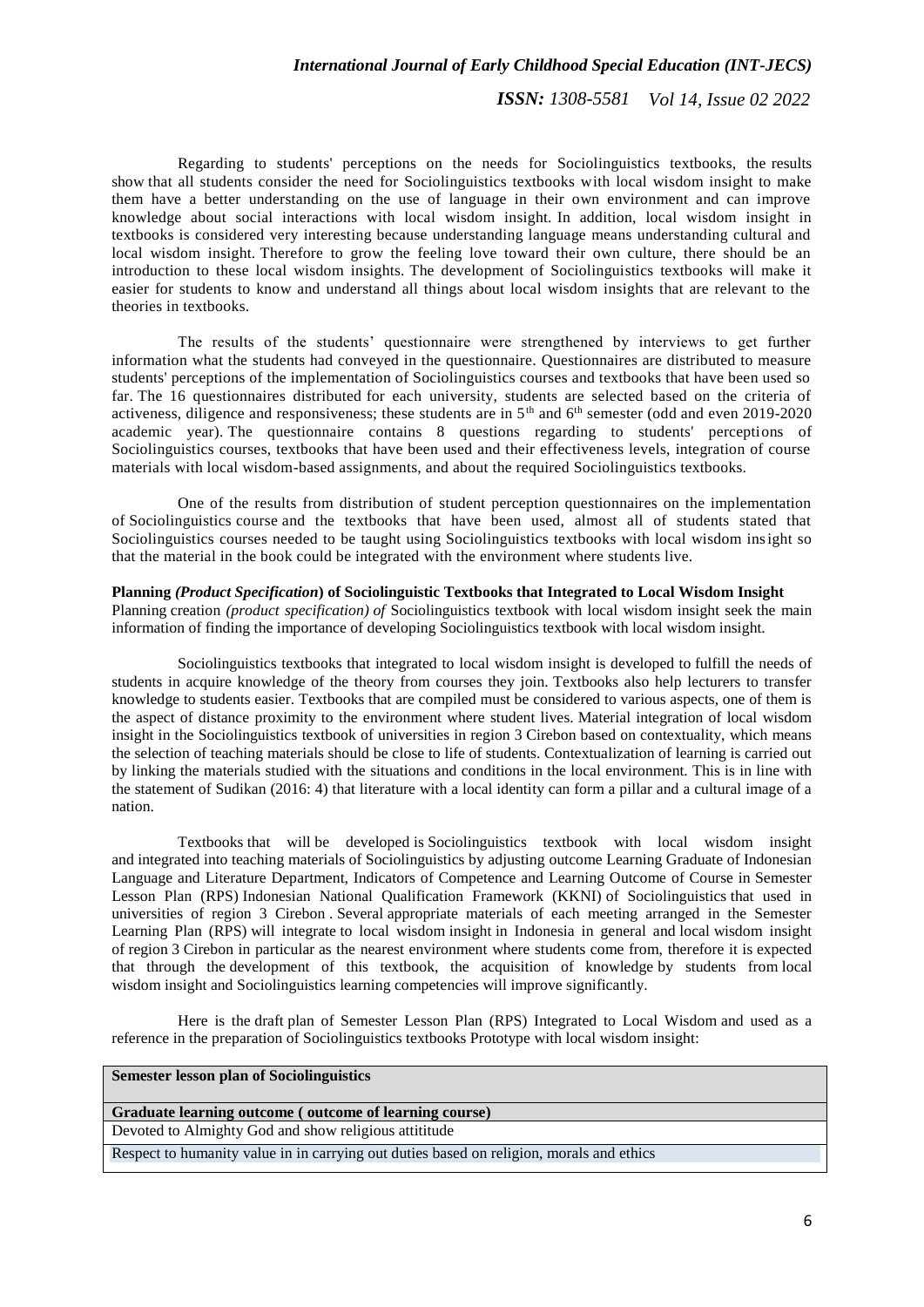|              | Respect to the diversity of culture, perspective, religion and believes, opinion and original findings of other                                                                                                                                            |
|--------------|------------------------------------------------------------------------------------------------------------------------------------------------------------------------------------------------------------------------------------------------------------|
|              | Internalization of value, norms and academic ethics                                                                                                                                                                                                        |
|              | Showing responsibility on duty of Indonesian language and literature independently                                                                                                                                                                         |
|              | Mastering the basic concept of language and literature, language and literature skills, language and literature<br>learning, language and literature research and research on language education and literature                                            |
|              | Mastering the concept theory of learning development of language and literature                                                                                                                                                                            |
|              | Able to apply the logical, critical, systematic and innovatife thinking in the context of development or<br>implementation of knowledge and technology that considered and applied o humaniora values in language and<br>literature education of Indonesia |
|              | Able to show the independent, qualified and measureable performance                                                                                                                                                                                        |
|              | Able to responsible for the group achievement and doing the supervision and evaluation toward duty finishing<br>uner his responsibility                                                                                                                    |
|              | Able to language and literate of Indonesian, both orally and written in the context of daily or common life,<br>academic and profession, able to use more than one local language                                                                          |
|              | Able to analyze and apply theory, concept, approach in learning of language and literature of Indonesian, able to<br>produce innovative learning design of language and literature Indonesian learning.                                                    |
|              | Able to plan and discuss the implementation of language and literature of Indonesian toward integrated approach                                                                                                                                            |
|              | <b>Course learning outcome (CPMK)</b>                                                                                                                                                                                                                      |
|              | Plan, review, concept and course scope                                                                                                                                                                                                                     |
|              | Definitions and benefits of Sociolinguisctics                                                                                                                                                                                                              |
|              | Language and communication                                                                                                                                                                                                                                 |
|              | Language in social context : speech and community society                                                                                                                                                                                                  |
|              | <b>Bilingual and Diglossia</b><br>Code switching and code mixing                                                                                                                                                                                           |
|              | Interference and integration                                                                                                                                                                                                                               |
|              | Language attitude                                                                                                                                                                                                                                          |
|              | The application of Sociolinguistics                                                                                                                                                                                                                        |
|              | Correlation between language and social context                                                                                                                                                                                                            |
|              | Language variation                                                                                                                                                                                                                                         |
|              | Language shift and preservation                                                                                                                                                                                                                            |
|              | Language standardization                                                                                                                                                                                                                                   |
|              | Field study/ outdoor learning (the use of language in society)                                                                                                                                                                                             |
| Week         | Sub- outcome of course (expected final outcome)                                                                                                                                                                                                            |
| $\mathbf{1}$ | $1st$ materal :                                                                                                                                                                                                                                            |
|              | Students are able to understand the plan, concept review and scope of courses.<br>Students agree to courses contract, semester plan and courses plan                                                                                                       |
| 2            | 2 <sup>nd</sup> material<br>Students are able to explain the definitions of Sociolinguistics                                                                                                                                                               |
|              | Students are able to explain the benefits of Sociolinguistics                                                                                                                                                                                              |
|              | Students are able to explain the benefit of Sociolinguistics in maintaining the local wisdom of                                                                                                                                                            |
|              | West Java and Region 3 of Cirebon                                                                                                                                                                                                                          |
| 3            | $\overline{3^{rd}}$ material                                                                                                                                                                                                                               |
|              | - Students are able to explain definitions of language and communication                                                                                                                                                                                   |
|              | - Students are able to mention the classification of language in use                                                                                                                                                                                       |
|              | - Students are able to understand and explain the use of Sundanese and Javanese Cirebon language as                                                                                                                                                        |
|              | the efforts of maintaining local wisdom in language part                                                                                                                                                                                                   |
| 4            | 4 <sup>th</sup> Material :                                                                                                                                                                                                                                 |
|              | Students are able to explain the definitions of language in terms of social context                                                                                                                                                                        |
|              | Students are able to explore and explain the concept of speech and community society of Sunda                                                                                                                                                              |
|              | Majalengka society                                                                                                                                                                                                                                         |
| 5            | $\overline{5^{th}}$ material                                                                                                                                                                                                                               |
|              | Students are able to explain the definition of bilingual and diglossia                                                                                                                                                                                     |
|              | Students are able to understand and explore the concept of bilingual and diglossia                                                                                                                                                                         |
|              | Students are able to understand and explain bilingual and diglossia in speech situation of Sundanese                                                                                                                                                       |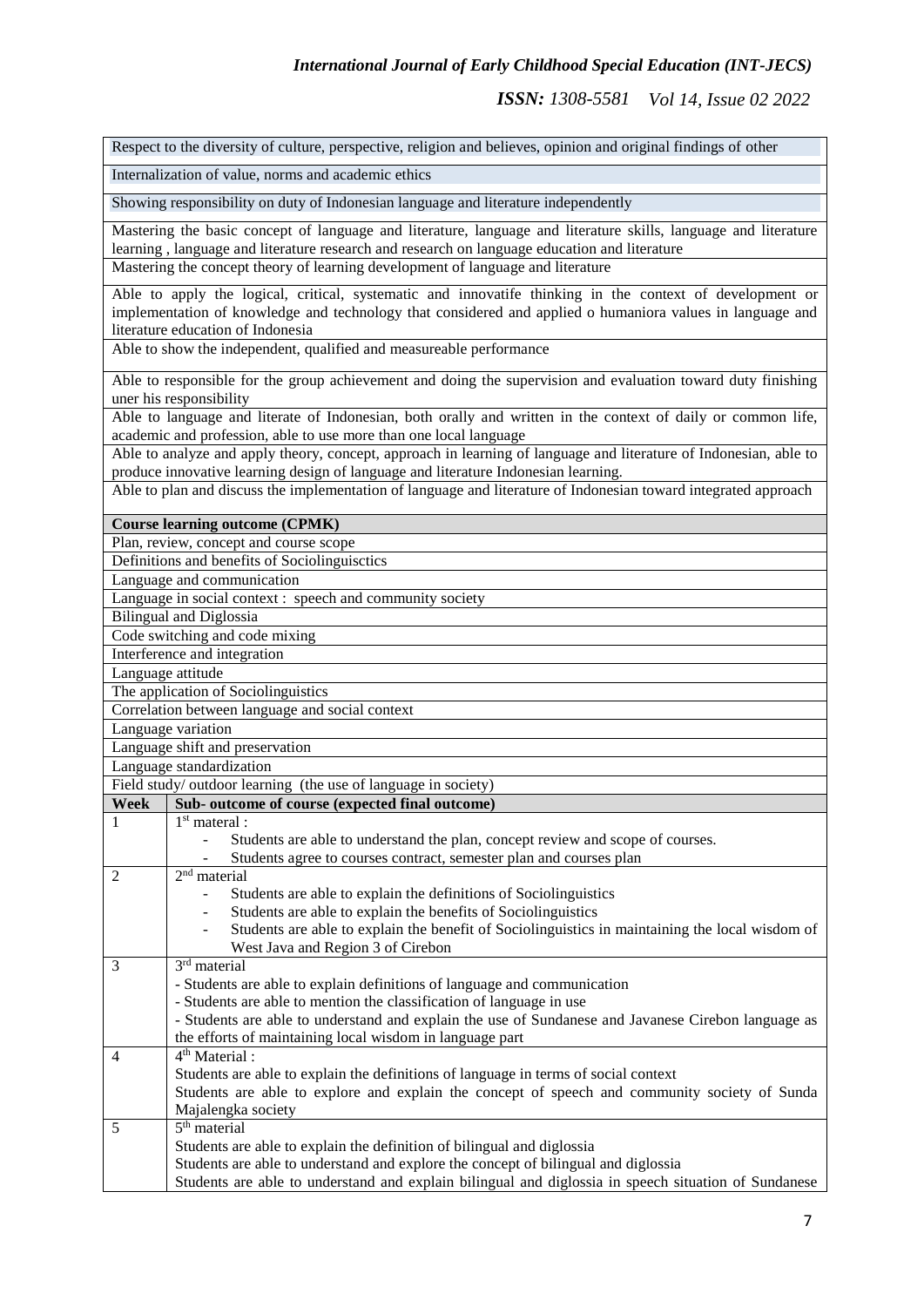|        | society in region 3 of Cirebon                                                                                        |
|--------|-----------------------------------------------------------------------------------------------------------------------|
|        | Students are able to understand and explain bilingual and diglossia in speech situation of Javanese                   |
|        | society in region 3 of Cirebon                                                                                        |
| 6      | $6th$ material                                                                                                        |
|        | 1) students are able to explain the definition of code switching and code mixing                                      |
|        | 2) students are able to understand and differentiate between code switching and code mixing                           |
|        | 3) students are able to undertstand and explain code switching and code mixing in society of region 3                 |
|        | Cirebon as the adaptive effort of local wisdom toward culture acculturation                                           |
|        |                                                                                                                       |
|        |                                                                                                                       |
|        |                                                                                                                       |
| $\tau$ | 7 <sup>th</sup> material                                                                                              |
|        | 1) students are able to explain the definitions of interference and integration                                       |
|        | )students are able to understand the differences between intereference and integration                                |
|        | 2) students are able to explain the impact of Interference toward local wisdom of Sundanese and                       |
|        | Javanese language in region 3 of Cirebon                                                                              |
|        | 3) students are able to explain the impact of Integration toward local wisdom of Sundanese and                        |
|        | Javanese language in region 3 of Cirebon                                                                              |
| 8      | 8 <sup>th</sup> material                                                                                              |
|        | 1) students are able to explain language attitude and language diction                                                |
|        | 2) students are able to explain language politeness of local wisdom in society of region 3 Cirebon                    |
|        | 3) students are able to explain language diction of local wisdom in society of region 3 Cirebon                       |
| 9      | 9 <sup>th</sup> material                                                                                              |
|        | 1) students are able to explain the application of Sociolinguistics in various field of life                          |
|        | 2) students are able to identify the factors that correlated to the application of Sociolinguistics                   |
|        | 3) students are able to explain the application of Sociolinguistics in local wisdom of society in region 3<br>Cirebon |
| 10     | $10th$ material                                                                                                       |
|        | students are able to explain the correlation of language and social context:                                          |
|        | 1) the correlation of language and society                                                                            |
|        | 2) the correlation of language and culture                                                                            |
|        | 3) the correlation of language and gender                                                                             |
|        | 4) the correlation of language and age                                                                                |
| 11     | $11th$ material                                                                                                       |
|        | 1) students are able to explain language variation                                                                    |
|        | 2) students are able to identifiy language variation                                                                  |
|        | 3) students are able to identify and explain the language variation at region 3 of Cirebon                            |
|        | 4) students are able to identify and explain the language variation of Sundanese, Majalengka and                      |
|        | Kuningan                                                                                                              |
| 12     | $12th$ material                                                                                                       |
|        | 1) students are able to explain about language shift and preservation                                                 |
|        | 2) students are able to identify and explain about language shift and preservation on society at Cirebon              |
| 13     | region<br>$13th$ material                                                                                             |
|        | Students are able to explain language standardization:                                                                |
|        | 1) definitions of language standardization                                                                            |
|        | 2) standard language                                                                                                  |
|        | 3) the selection of standard language                                                                                 |
| 14     | 14 <sup>th</sup> material                                                                                             |
|        | Students are able to understand the field study (the use of language in society)                                      |
|        | 1) determining object                                                                                                 |
|        | 2) data collection                                                                                                    |
|        | 3) data analysis                                                                                                      |
|        | 4) findings display                                                                                                   |

## **4. CONCLUSION**

Based on the findings on exploration stage, it can be concluded that Sociolinguistics courses is essential to